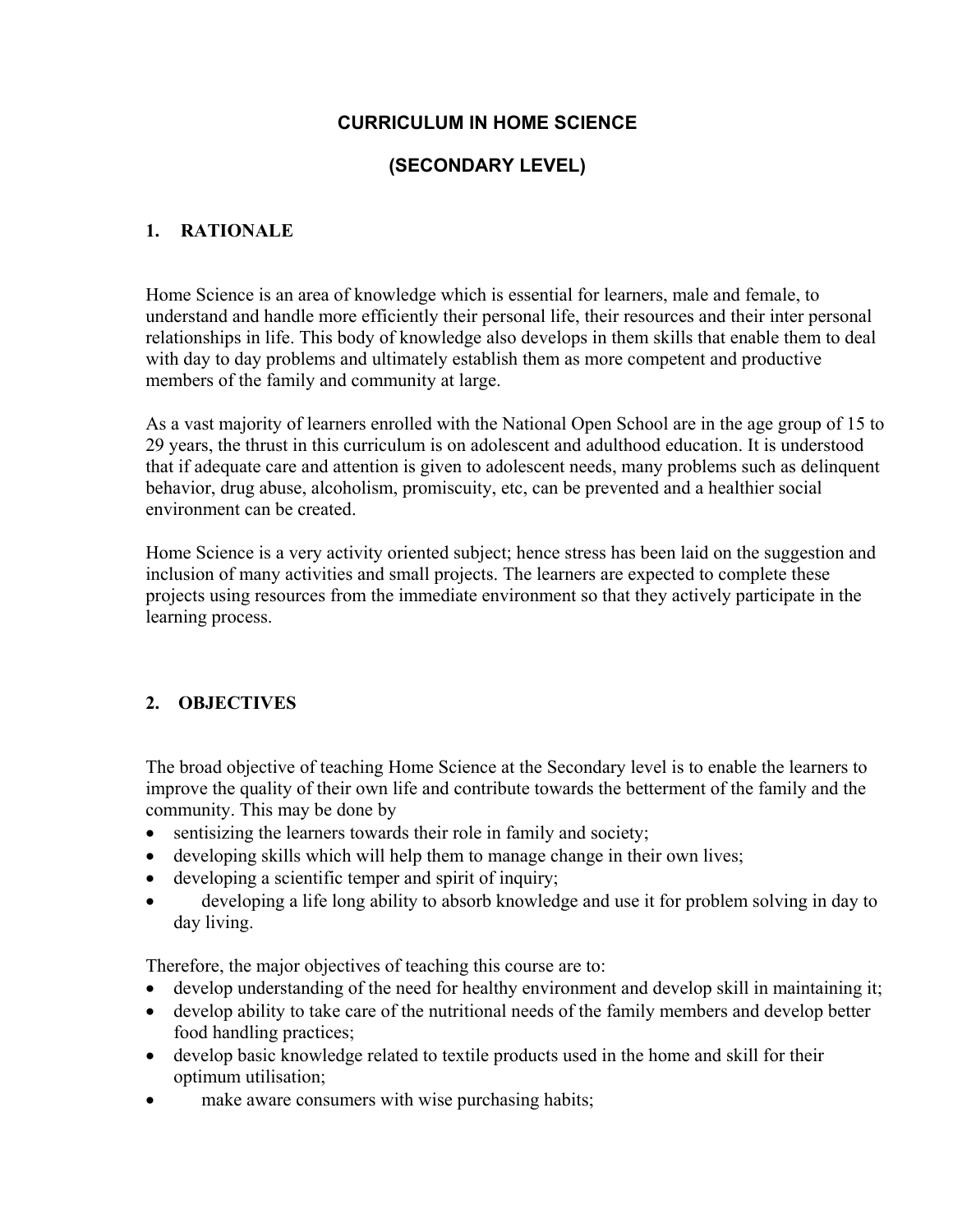- encourage judicious use of resources through improved work habits;
- foster understanding of human developmental process and use it to strengthen interpersonal relationships.

# **3. COURSE CONTENTS**

The curriculum is developed around two broad content areas, consisting of the following two modules:

| Module 1 | Home Science in Everyday Life |
|----------|-------------------------------|
| Module 2 | My Family and I               |

## **4. COURSE DESCRIPTION**

## **MODULE 1 HOME SCIENCE IN EVERYDAY LIFE MARKS 46**

## **APPROACH**

The topics being covered in this module are related to the basics of Home Science in our everyday life. It is intended to be the foundational structure, the understanding of which will be reflected in the following module where the learners are expected to apply the knowledge of processes and procedures. The topics range from the basics of food and nutrition, housing, health concepts and diseases, knowledge of fibres and process of fabric construction, to human development from infancy to adulthood.

## 4.1.1 WHAT IS HOME SCIENCE

- importance of Home Science
- scope of Home Science

## 4.1.2 THE FOOD THAT WE EAT

- FOOD AND IT'S NUTRIENTS
	- functions of food
	- nutrients sources and functions
	- deficiency diseases

#### - FOOD GROUPS

- classification of food, utility of classifying
- balanced diet
- factors affecting planning balanced diets
- balanced meal for the family

## - METHODS OF COOKING FOOD

- reasons and methods of cooking food- by moist heat, dry heat, frying, solar cooking
- conservation and enhancement of nutrients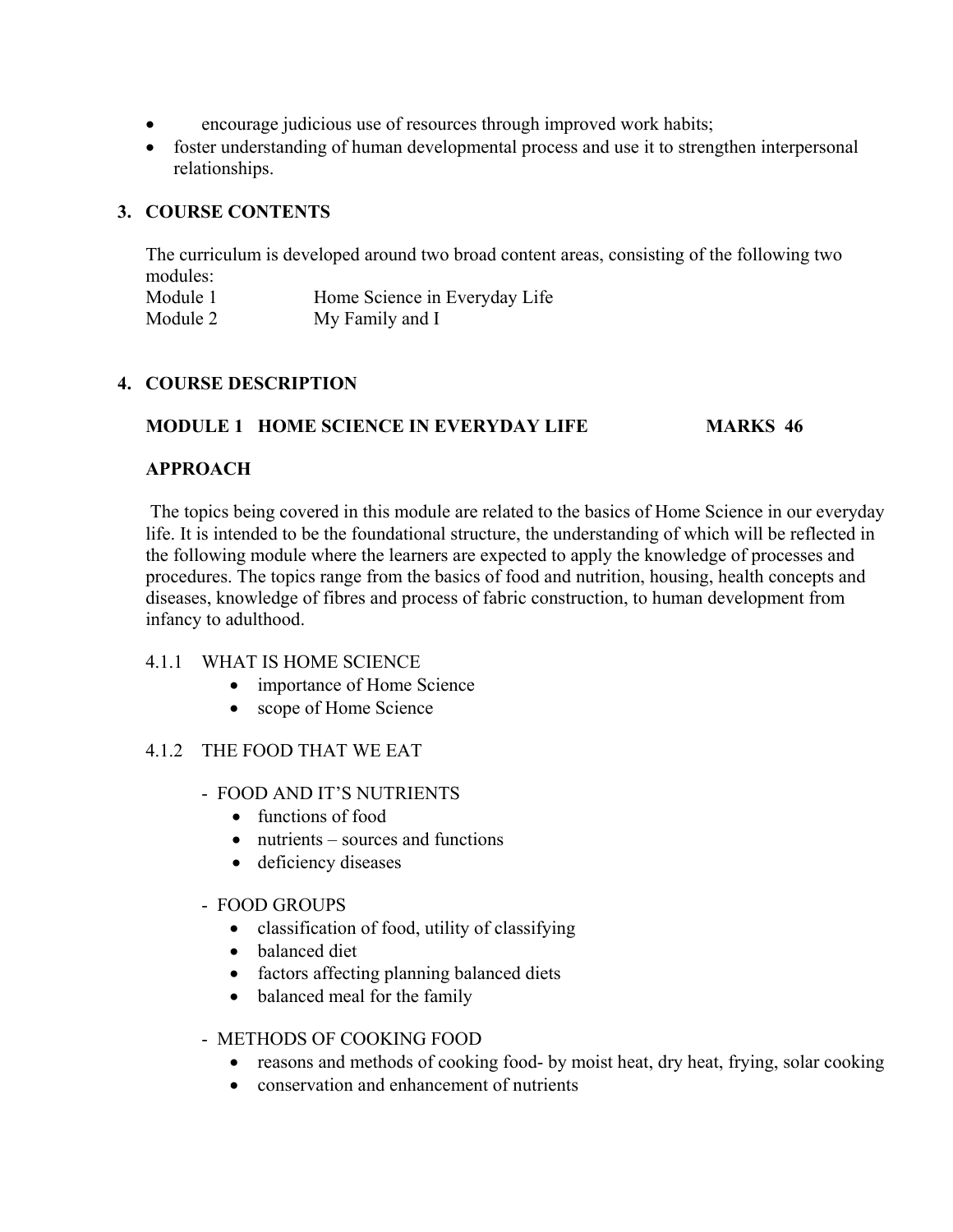### - PRESERVATION OF FOOD

- methods of preserving food at home
- hygienic handling of food in a clean kitchen

## 4.1.3 FIBRES AND FABRICS

- FIBRE TO FABRIC
	- classification of fibers properties, identification
	- yarn formation
	- fabric construction
	- basic weaves
	- knitting

## - FINISHES

- basic finishes
- finishing with color and design
- CARE AND MAINTENANCE OF FABRICS
	- meaning and importance of laundry
	- general principles of laundering- sorting, mending, stain removal, soaking, washing, drying, finishing, storing

## 4.1.4 HOME MAINTENANCE

- HOUSING
	- importance and functions
	- lighting, ventilation in the home
	- sanitation
	- care and maintenance of the home
	- space organisation and aesthetics in the home

## - HOUSEHOLD EQUIPMENT

- selection, care and use of various equipment in the home
- conservation of fuel, electricity and water at home

## 4.1.5 HEALTH AND ENVIRONMENT

- HEALTH
	- definition
	- signs of good health
	- factors affecting health
	- personal hygiene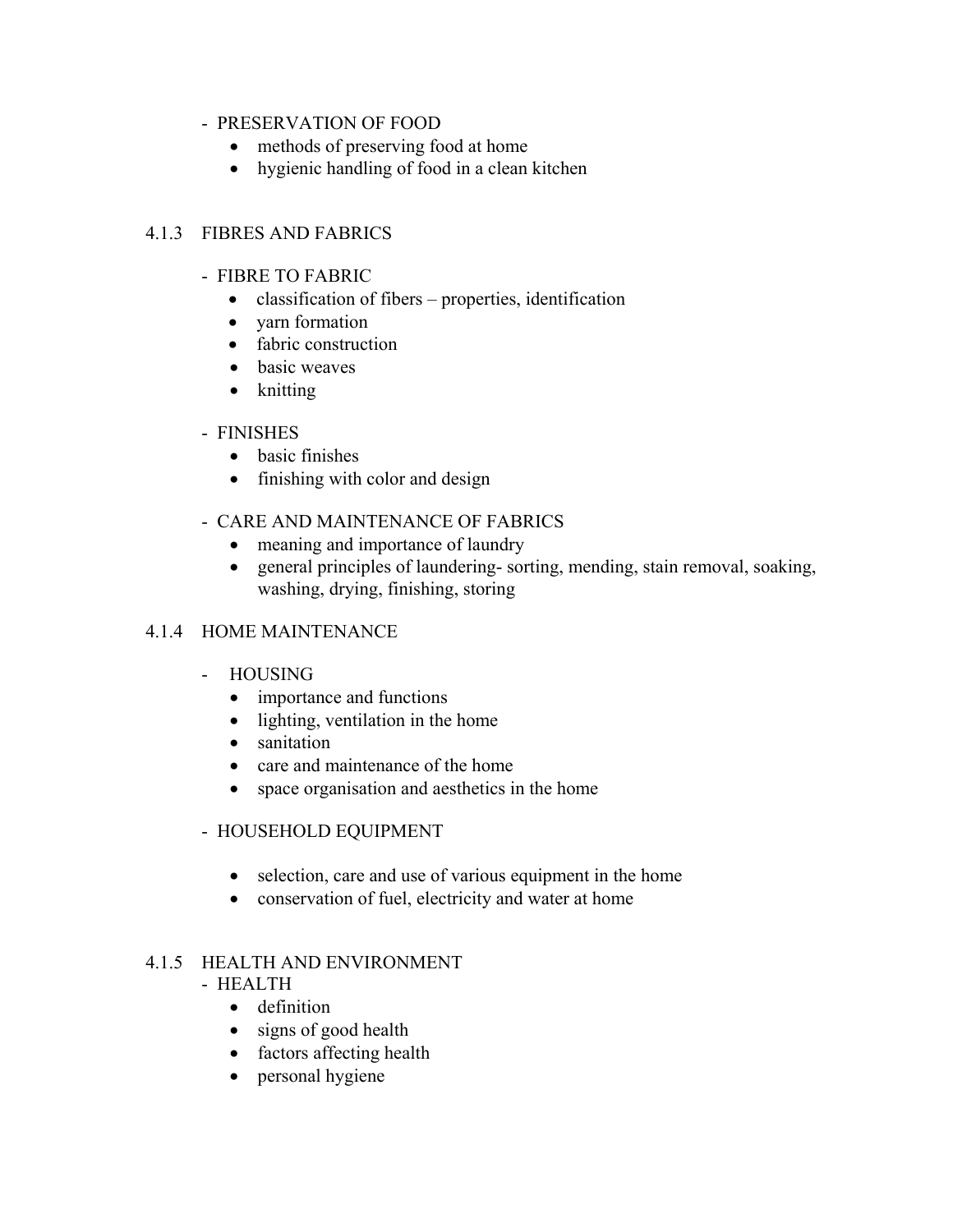#### - HEALTH EMERGENCIES

- first aid
- care of the sick at home

#### - COMMUNICABLE DISEASES

- types- communicable, non communicable
- causes
- prevention ( immunization)
- COMMON CHILDHOOD DISEASES
	- diseases preventable through immunization
	- recurrent ailments and diseases

### - ENVIRONMENT

- pollution sources, effects, prevention
- waste disposal- waste water, garbage and animal waste
- eco-friendly practices

# **4.2 MY FAMILY AND I MARKS 39**

## **APPROACH**

This module is designed to help the learner understand the process of human development beginning from conception to adolescence, with the objective of making them more understanding and sensitive parents when they have a family of their own. The topics also lay stress on caring for and understanding of the varied needs of family members. An attempt has been made to cater to the all round development of the young learners, especially to deal with the peer pressures and parental conflicts, understand clothing and dietary needs, improve social interaction. Keeping in view the fact that learners are young, stress has been laid on incorporating values and strengthening interpersonal relationships, which will lead to a more peaceful and conducive social environment.

## 4.2.1 MY FAMILY

- MY FAMILY
	- family as a social unit
	- changing structure of the family
	- relationships within the family
	- advantages of having fewer children

#### - PREGNANCY

• conception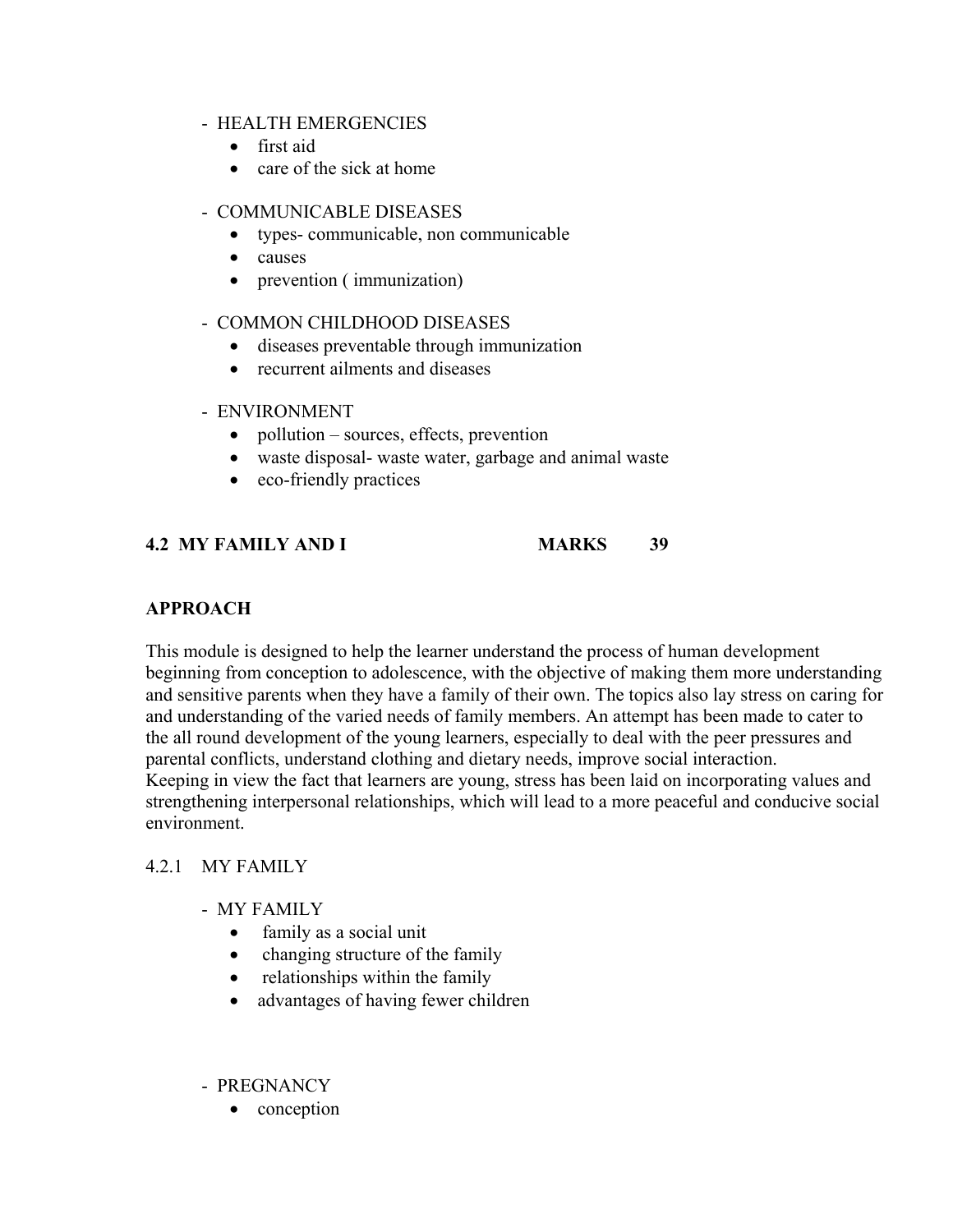- signs of pregnancy
- prenatal and antenatal care
- CONCEPT OF DEVELOPMENT
	- concepts and principles of development
	- heredity and environment

# - DEVELOPMENT DURING CHILDHOOD

• developments during infancy and childhood- physical, motor, socio- emotional, cognitive and language

## - DEVELOPMENT DURING ADOLESCENCE

- body changes during adolescence
- social and emotional development during adolescence
- cognitive and language development during adolescence

## - CARING FOR THE FAMILY

- caring for the members of the family, specially during
	- pregnancy
	- infancy
	- childhood
	- adolescence
	- old age

# 4.2.2 RESOURCES OF THE FAMILY

## - FAMILY RESOURCES

- meaning and importance
- types of resources
- optimal use of resources
- process of management- planning, organising and evaluating

## - MANAGING TIME AND ENERGY

- advantages of making a time plan
- methods of saving time and energy
- MANAGING INCOME
	- income and expenditure
	- developing a spending plan
	- generating additional income
- SAVING AND INVESTMENT
	- need to save money
	- investing money safely
- CLOTHING AND LINEN FOR THE FAMILY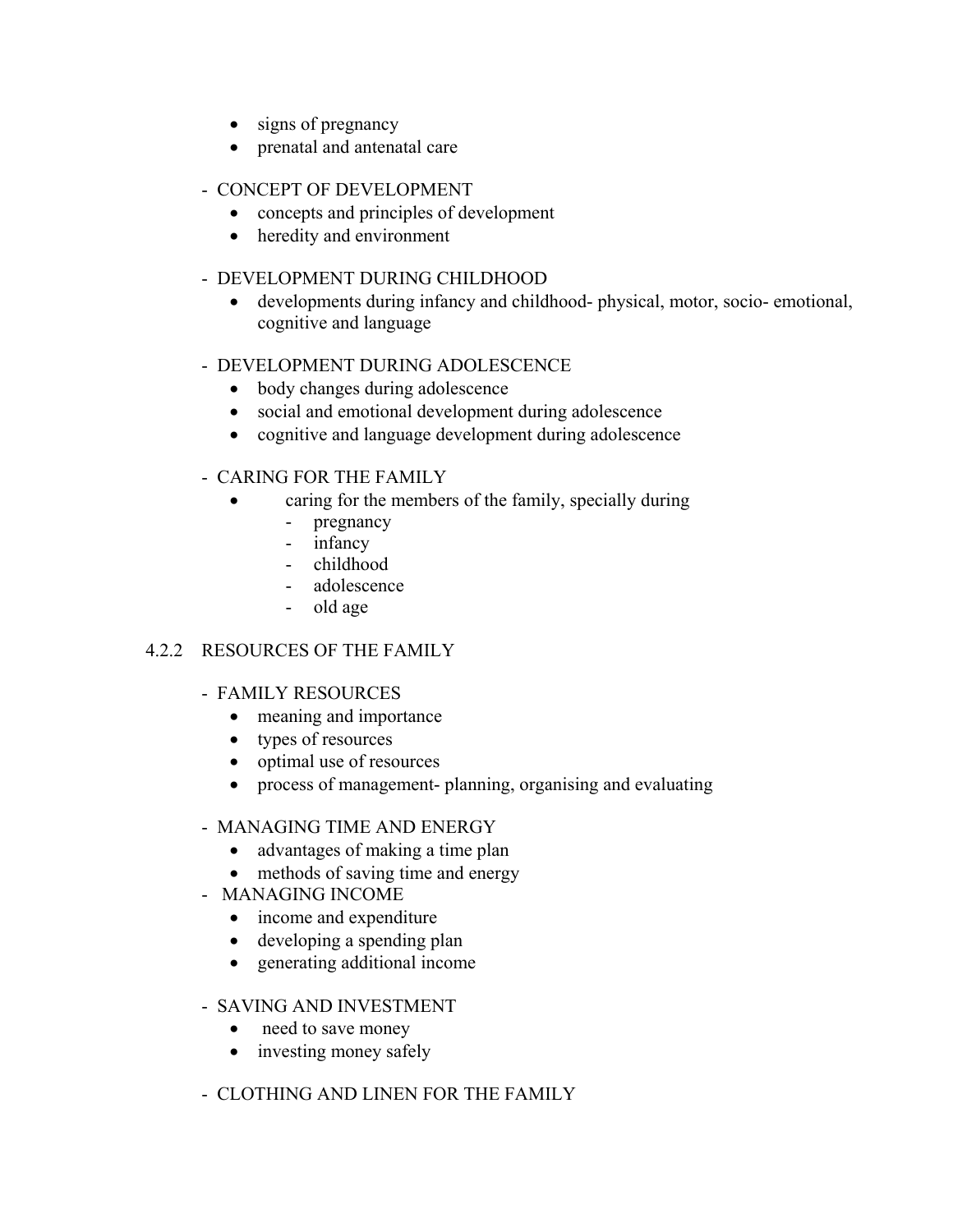- factors influencing selection of textiles for household use and for clothing
- selection of ready made vs tailor made clothes
- importance of grooming

## 4.2.3 RIGHTS AND RESPONSIBILITIES

### - BECOMING AN AWARE CONSUMER

- importance of consumer education
- problems faced by consumers
- consumer aids
- consumer rights and responsibilities

### - PURCHASE OF HOUSEHOLD ITEMS

• wise purchasing practices – food, consumer durables, medicines, garments and textiles

### - SAFETY IN THE HOME

- common accidents, causes, prevention
- storage of drugs and chemicals
- safety in electrical wiring

### - VALUES IN LIFE

- rights and responsibilities of an individual
- respect for elders
- dignity of labor
- tolerance
- empathy for the disadvantaged
- gender sensitivity

### **5. SCHEME OF STUDIES**

| Theory                | 85 marks |
|-----------------------|----------|
| Practical Examination | 15 marks |